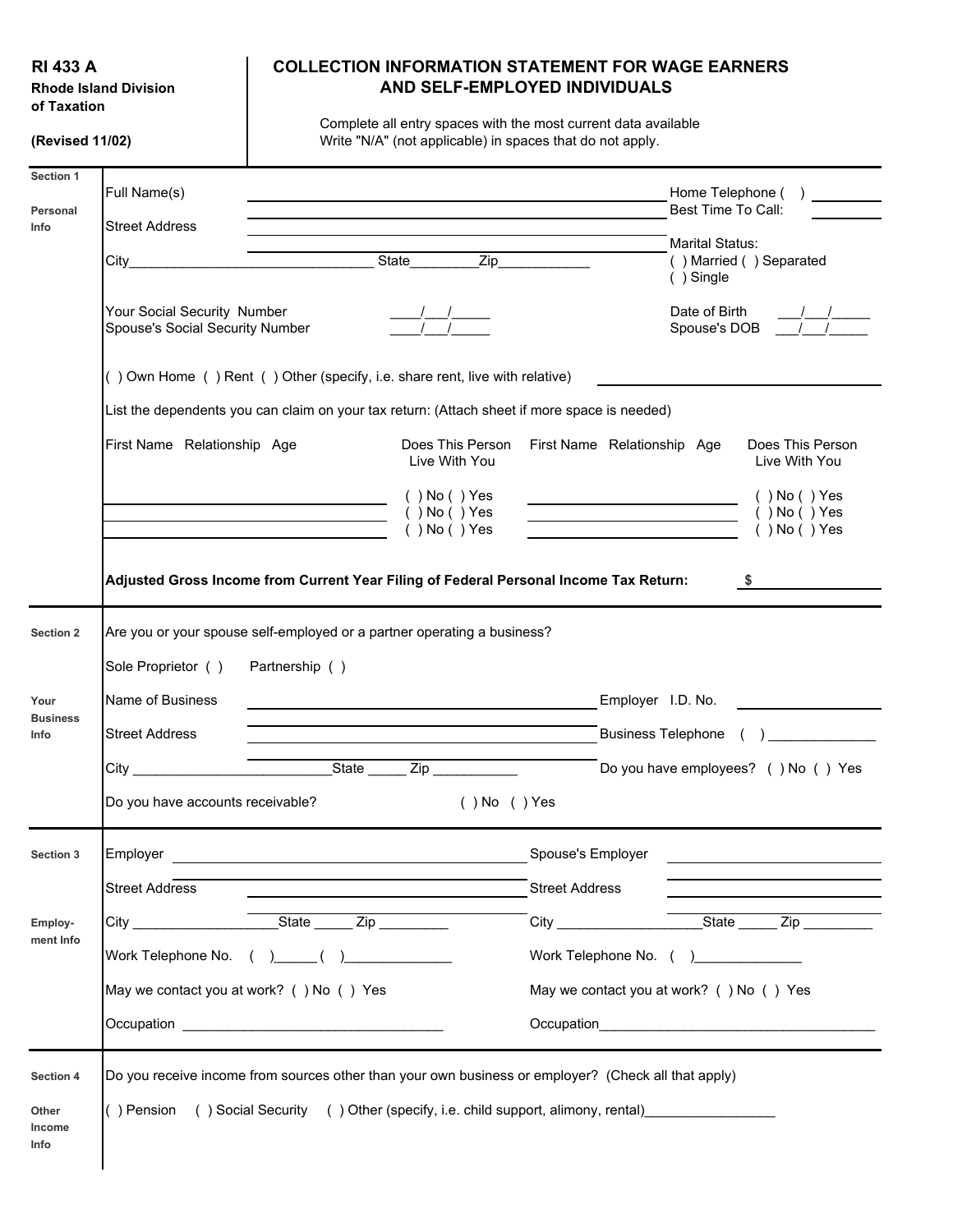| Section 5                    | <b>CHECKING ACCOUNTS.</b>                                                                  |      |                                                                             | ı uyu            | List all checking accounts. ( If additional space is needed, attach a separate sheet.)                                                                                                                                                                                                                              |                               |                        |  |  |  |  |
|------------------------------|--------------------------------------------------------------------------------------------|------|-----------------------------------------------------------------------------|------------------|---------------------------------------------------------------------------------------------------------------------------------------------------------------------------------------------------------------------------------------------------------------------------------------------------------------------|-------------------------------|------------------------|--|--|--|--|
| <b>Banking</b><br>Investment | Type of<br>Account                                                                         |      | Full Name of Bank, Savings & Loan,<br>Credit Union or Financial Institution |                  | Bank Account No.                                                                                                                                                                                                                                                                                                    |                               | <b>Current Balance</b> |  |  |  |  |
|                              | <b>Checking</b>                                                                            |      |                                                                             |                  |                                                                                                                                                                                                                                                                                                                     |                               | $\frac{1}{2}$          |  |  |  |  |
| Life Ins-                    |                                                                                            |      |                                                                             |                  |                                                                                                                                                                                                                                                                                                                     |                               |                        |  |  |  |  |
|                              |                                                                                            |      |                                                                             |                  |                                                                                                                                                                                                                                                                                                                     |                               |                        |  |  |  |  |
|                              | Checking                                                                                   | Name |                                                                             |                  | <u> 1989 - Jan Sterlinger, skriuwer fan it ferstjer fan it ferstjer fan it ferstjer fan it ferstjer fan it ferstj</u>                                                                                                                                                                                               |                               | $\frac{1}{2}$          |  |  |  |  |
|                              |                                                                                            |      |                                                                             |                  |                                                                                                                                                                                                                                                                                                                     |                               |                        |  |  |  |  |
|                              |                                                                                            |      |                                                                             | City/State/Zip   | <b>Total Checking Account Balances</b>                                                                                                                                                                                                                                                                              |                               | $\frac{1}{2}$          |  |  |  |  |
|                              | <b>OTHER ACCOUNTS.</b>                                                                     |      |                                                                             |                  | List all accounts, including brokerage, savings, and money market, not listed previously.                                                                                                                                                                                                                           |                               |                        |  |  |  |  |
|                              | Type of<br>Account                                                                         |      | Full Name of Bank, Savings & Loan,<br>Credit Union or Financial Institution |                  | Bank Account No.                                                                                                                                                                                                                                                                                                    |                               | <b>Current Balance</b> |  |  |  |  |
|                              |                                                                                            | Name |                                                                             |                  |                                                                                                                                                                                                                                                                                                                     |                               |                        |  |  |  |  |
|                              |                                                                                            |      |                                                                             |                  |                                                                                                                                                                                                                                                                                                                     |                               |                        |  |  |  |  |
|                              |                                                                                            |      |                                                                             |                  |                                                                                                                                                                                                                                                                                                                     |                               |                        |  |  |  |  |
|                              |                                                                                            | Name |                                                                             |                  | <u> 1989 - Jan Sarajević, politik i postala i postala i postala i postala i postala i postala i postala i postala</u>                                                                                                                                                                                               | $\frac{1}{2}$                 |                        |  |  |  |  |
|                              |                                                                                            |      |                                                                             |                  |                                                                                                                                                                                                                                                                                                                     |                               |                        |  |  |  |  |
|                              |                                                                                            |      |                                                                             | City/State/Zip   |                                                                                                                                                                                                                                                                                                                     |                               |                        |  |  |  |  |
|                              |                                                                                            |      |                                                                             |                  | <b>Total Other Account Balances</b>                                                                                                                                                                                                                                                                                 |                               | $\frac{1}{2}$          |  |  |  |  |
|                              | <b>INVESTMENTS.</b>                                                                        |      |                                                                             |                  |                                                                                                                                                                                                                                                                                                                     |                               |                        |  |  |  |  |
|                              | Name of Company                                                                            |      | Number of<br>Shares/Units                                                   | Current<br>Value | Loan<br>Amount                                                                                                                                                                                                                                                                                                      | Used as collateral<br>on loan |                        |  |  |  |  |
|                              |                                                                                            |      |                                                                             | \$               | \$                                                                                                                                                                                                                                                                                                                  | $( )$ No                      | $( )$ Yes              |  |  |  |  |
| the amount<br>you could      |                                                                                            |      |                                                                             | \$               | $\mathfrak{F}$                                                                                                                                                                                                                                                                                                      | $( )$ No                      | $( )$ Yes              |  |  |  |  |
| asset for                    |                                                                                            |      |                                                                             | \$               | $\frac{\mathcal{L}}{\mathcal{L}}$                                                                                                                                                                                                                                                                                   | $( )$ No $( )$                | $( )$ Yes              |  |  |  |  |
|                              |                                                                                            |      |                                                                             |                  | <b>Total Investments</b>                                                                                                                                                                                                                                                                                            |                               | $\frac{1}{2}$          |  |  |  |  |
|                              | Include any money that you have that is not in the bank.<br><b>CASH ON HAND.</b>           |      |                                                                             |                  |                                                                                                                                                                                                                                                                                                                     |                               |                        |  |  |  |  |
|                              |                                                                                            |      |                                                                             |                  | <b>Total Cash on Hand</b>                                                                                                                                                                                                                                                                                           |                               | $\frac{1}{2}$          |  |  |  |  |
|                              | <b>AVAILABLE CREDIT.</b> List all lines of credit, including credit cards.<br>Full Name of |      |                                                                             |                  |                                                                                                                                                                                                                                                                                                                     |                               |                        |  |  |  |  |
|                              | <b>Credit Institution</b>                                                                  |      |                                                                             |                  | Credit Limit Amount Owed Available Credit                                                                                                                                                                                                                                                                           |                               |                        |  |  |  |  |
|                              |                                                                                            |      |                                                                             |                  | $\frac{1}{2}$ $\frac{1}{2}$ $\frac{1}{2}$ $\frac{1}{2}$ $\frac{1}{2}$ $\frac{1}{2}$ $\frac{1}{2}$ $\frac{1}{2}$ $\frac{1}{2}$ $\frac{1}{2}$ $\frac{1}{2}$ $\frac{1}{2}$ $\frac{1}{2}$ $\frac{1}{2}$ $\frac{1}{2}$ $\frac{1}{2}$ $\frac{1}{2}$ $\frac{1}{2}$ $\frac{1}{2}$ $\frac{1}{2}$ $\frac{1}{2}$ $\frac{1}{2}$ |                               |                        |  |  |  |  |
|                              |                                                                                            |      |                                                                             |                  |                                                                                                                                                                                                                                                                                                                     |                               |                        |  |  |  |  |
|                              |                                                                                            |      |                                                                             |                  |                                                                                                                                                                                                                                                                                                                     |                               |                        |  |  |  |  |
|                              | Name                                                                                       |      |                                                                             |                  | $\frac{1}{2}$ $\frac{1}{2}$ $\frac{1}{2}$ $\frac{1}{2}$ $\frac{1}{2}$ $\frac{1}{2}$ $\frac{1}{2}$ $\frac{1}{2}$ $\frac{1}{2}$ $\frac{1}{2}$ $\frac{1}{2}$ $\frac{1}{2}$ $\frac{1}{2}$ $\frac{1}{2}$ $\frac{1}{2}$ $\frac{1}{2}$ $\frac{1}{2}$ $\frac{1}{2}$ $\frac{1}{2}$ $\frac{1}{2}$ $\frac{1}{2}$ $\frac{1}{2}$ |                               |                        |  |  |  |  |
|                              |                                                                                            |      |                                                                             |                  |                                                                                                                                                                                                                                                                                                                     |                               |                        |  |  |  |  |
|                              |                                                                                            |      |                                                                             |                  |                                                                                                                                                                                                                                                                                                                     |                               |                        |  |  |  |  |
|                              |                                                                                            |      |                                                                             |                  | <b>Total Credit Available</b>                                                                                                                                                                                                                                                                                       |                               | $\frac{1}{2}$          |  |  |  |  |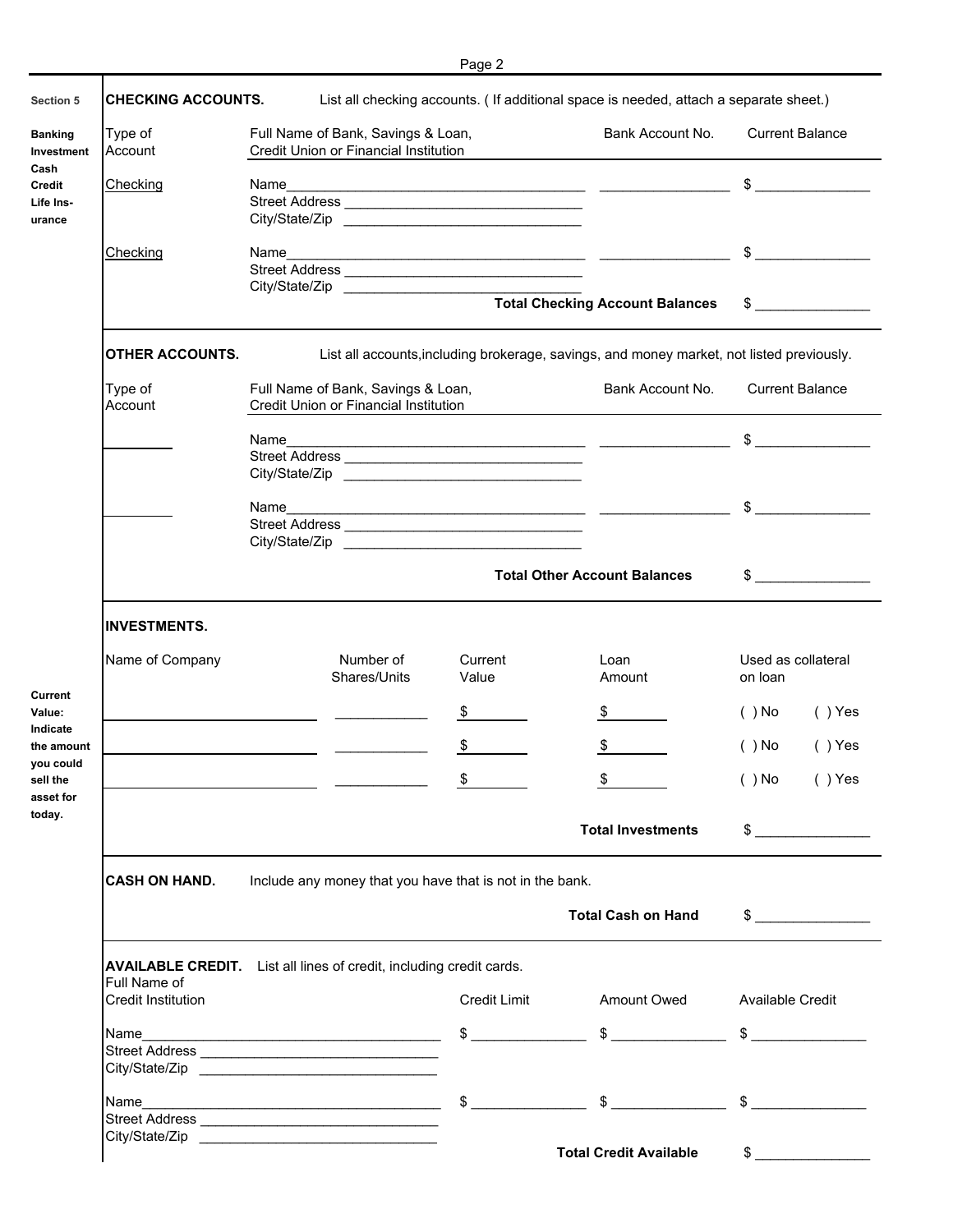|                                                      |                                               |                                                                                                                             |                                   | Page 3                                                                                                               |                |      |                                          |  |  |  |
|------------------------------------------------------|-----------------------------------------------|-----------------------------------------------------------------------------------------------------------------------------|-----------------------------------|----------------------------------------------------------------------------------------------------------------------|----------------|------|------------------------------------------|--|--|--|
| Section 5<br>Continued                               | <b>LIFE INSURANCE.</b>                        | Do you have life insurance with a cash value?<br>$( )$ No<br>$( )$ Yes<br>(Term Life Insurance does not have a cash value.) |                                   |                                                                                                                      |                |      |                                          |  |  |  |
|                                                      |                                               | If yes:                                                                                                                     |                                   |                                                                                                                      |                |      |                                          |  |  |  |
|                                                      | Name of Insurance Company<br>Policy Number(s) |                                                                                                                             |                                   | <u> 1989 - Johann Barbara, marka a shekara tsa 1989 - An tsa 1989 - An tsa 1989 - An tsa 1989 - An tsa 1989 - An</u> |                |      |                                          |  |  |  |
|                                                      | Owner of Policy<br><b>Current Cash Value</b>  | $\sim$                                                                                                                      |                                   | <b>Outstanding Loan Balance</b>                                                                                      |                |      |                                          |  |  |  |
|                                                      |                                               |                                                                                                                             |                                   | Net Difference of Current Cash Value and Outstanding Loan Balance                                                    |                |      | $\mathfrak{S}$                           |  |  |  |
| Section 6                                            | <b>OTHER INFORMATION.</b>                     |                                                                                                                             |                                   |                                                                                                                      |                |      |                                          |  |  |  |
| Other<br><b>Information</b>                          | If yes, who is the creditor?"                 | Are there any garnishments against your wages? () No () Yes                                                                 |                                   | <b>Date of Judgement Amt Owed \$</b>                                                                                 |                |      |                                          |  |  |  |
|                                                      | If yes, who is the creditor?"                 | Are there any other judgements against you? () No () Yes                                                                    |                                   |                                                                                                                      |                |      |                                          |  |  |  |
|                                                      | Are you a party in a lawsuit?                 |                                                                                                                             |                                   | $( )$ No $( )$ Yes                                                                                                   |                |      |                                          |  |  |  |
|                                                      | Did you ever file bankruptcy?                 |                                                                                                                             |                                   | $( )$ No $( )$ Yes                                                                                                   |                |      |                                          |  |  |  |
|                                                      |                                               | Are you a beneficiary of a trust or an estate?                                                                              |                                   | ( ) No ( ) Yes                                                                                                       |                |      |                                          |  |  |  |
|                                                      |                                               |                                                                                                                             |                                   |                                                                                                                      |                |      |                                          |  |  |  |
|                                                      |                                               | Are you a participant in a profit sharing plan?                                                                             |                                   | $( )$ No $( )$ Yes                                                                                                   |                |      |                                          |  |  |  |
|                                                      |                                               | (If you need additional space, attach a separate sheet.)                                                                    |                                   | PURCHASED AUTOMOBILES, TRUCKS AND OTHER LICENSED ASSETS: Include boats, RV's motorcycles,                            | trailers, etc. |      |                                          |  |  |  |
|                                                      | Description                                   | Current<br>Value                                                                                                            | Current<br>Loan<br><b>Balance</b> | Name of<br>Lender                                                                                                    |                | Date | Purchase Amount of<br>Monthly<br>Payment |  |  |  |
|                                                      | Year<br>Make/Model<br>Mileage_                | \$                                                                                                                          |                                   |                                                                                                                      |                |      | $\frac{1}{2}$                            |  |  |  |
|                                                      | Description                                   | Current<br>Value                                                                                                            | Current<br>Loan                   | Name of<br>Lender                                                                                                    |                | Date | Purchase Amount of<br>Monthly            |  |  |  |
|                                                      | Year                                          |                                                                                                                             | <b>Balance</b>                    |                                                                                                                      |                |      | Payment                                  |  |  |  |
| <b>Section 7</b><br><b>Assets and</b><br>Liabilities | Make/Model<br>Mileage____                     | \$                                                                                                                          | \$                                |                                                                                                                      |                |      |                                          |  |  |  |
|                                                      | Description<br>Year                           | Current<br>Value                                                                                                            | Current<br>Loan<br><b>Balance</b> | Name of<br>Lender                                                                                                    |                | Date | Purchase Amount of<br>Monthly<br>Payment |  |  |  |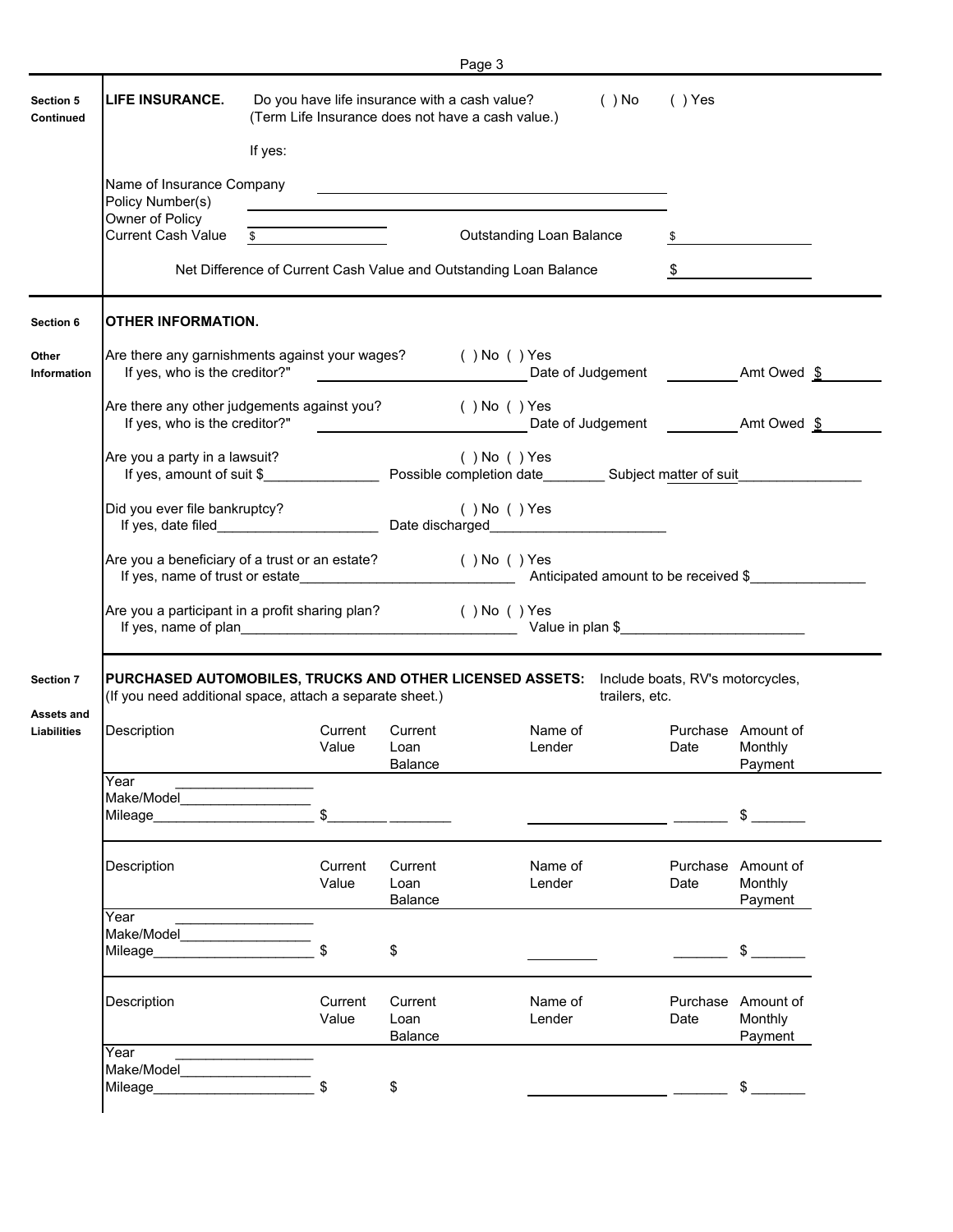|                                                                                                                                                                                                                                                                                                |                                         |                  |                        | Page 4         |                                                                                                                                                                                                                                                                                                                                                                                                   |                |                                               |                            |
|------------------------------------------------------------------------------------------------------------------------------------------------------------------------------------------------------------------------------------------------------------------------------------------------|-----------------------------------------|------------------|------------------------|----------------|---------------------------------------------------------------------------------------------------------------------------------------------------------------------------------------------------------------------------------------------------------------------------------------------------------------------------------------------------------------------------------------------------|----------------|-----------------------------------------------|----------------------------|
| LEASED AUTOMOBILES, TRUCKS AND OTHER LICENSED ASSETS.                                                                                                                                                                                                                                          |                                         |                  |                        |                |                                                                                                                                                                                                                                                                                                                                                                                                   | trailers, etc. | Include boats, RV's motorcycles,              |                            |
| (If you need additional space, attach a separate sheet.)                                                                                                                                                                                                                                       |                                         |                  |                        |                |                                                                                                                                                                                                                                                                                                                                                                                                   |                |                                               |                            |
| Description                                                                                                                                                                                                                                                                                    |                                         | Current          | Current                |                | Name of                                                                                                                                                                                                                                                                                                                                                                                           |                | Purchase Amount of                            |                            |
|                                                                                                                                                                                                                                                                                                |                                         | Value            | Loan                   |                | Lender                                                                                                                                                                                                                                                                                                                                                                                            |                | Date                                          | Monthly                    |
|                                                                                                                                                                                                                                                                                                |                                         |                  | Balance                |                |                                                                                                                                                                                                                                                                                                                                                                                                   |                |                                               | Payment                    |
| Year<br>Make/Model <b>Makes</b>                                                                                                                                                                                                                                                                |                                         |                  |                        |                |                                                                                                                                                                                                                                                                                                                                                                                                   |                |                                               |                            |
| Mileage Mileague                                                                                                                                                                                                                                                                               |                                         |                  | \$                     |                |                                                                                                                                                                                                                                                                                                                                                                                                   |                |                                               | $\boldsymbol{\mathsf{\$}}$ |
|                                                                                                                                                                                                                                                                                                |                                         |                  |                        |                |                                                                                                                                                                                                                                                                                                                                                                                                   |                |                                               |                            |
| Description                                                                                                                                                                                                                                                                                    |                                         | Current          | Current                |                | Name of                                                                                                                                                                                                                                                                                                                                                                                           |                | Purchase Amount of                            |                            |
|                                                                                                                                                                                                                                                                                                |                                         | Value            | Loan<br>Balance        |                | Lender                                                                                                                                                                                                                                                                                                                                                                                            |                | Date                                          | Monthly<br>Payment         |
| Year                                                                                                                                                                                                                                                                                           | <u> 1990 - Johann Barbara, martin a</u> |                  |                        |                |                                                                                                                                                                                                                                                                                                                                                                                                   |                |                                               |                            |
| Make/Model                                                                                                                                                                                                                                                                                     |                                         |                  |                        |                |                                                                                                                                                                                                                                                                                                                                                                                                   |                |                                               |                            |
| Mileage_                                                                                                                                                                                                                                                                                       |                                         | $\sqrt{2}$       | \$                     |                |                                                                                                                                                                                                                                                                                                                                                                                                   |                |                                               | \$                         |
| <b>REAL ESTATE.</b>                                                                                                                                                                                                                                                                            |                                         |                  |                        |                | List all real estate you own. (If you need additional space, attach a separate sheeet.)                                                                                                                                                                                                                                                                                                           |                |                                               |                            |
| Street Address, City,                                                                                                                                                                                                                                                                          | Date                                    | Purchase Current |                        | Loan           | Name of Lender                                                                                                                                                                                                                                                                                                                                                                                    |                | Amount of Date of                             |                            |
| State, Zip and County Purchased Price                                                                                                                                                                                                                                                          |                                         |                  | Value                  | Balance        | or Lien Holder                                                                                                                                                                                                                                                                                                                                                                                    |                | Monthly                                       | Final                      |
|                                                                                                                                                                                                                                                                                                |                                         |                  |                        |                |                                                                                                                                                                                                                                                                                                                                                                                                   |                | Payment                                       | Payment                    |
|                                                                                                                                                                                                                                                                                                |                                         |                  |                        |                |                                                                                                                                                                                                                                                                                                                                                                                                   |                |                                               |                            |
|                                                                                                                                                                                                                                                                                                |                                         |                  |                        |                |                                                                                                                                                                                                                                                                                                                                                                                                   |                |                                               |                            |
|                                                                                                                                                                                                                                                                                                |                                         |                  |                        |                | $\frac{1}{2}$ $\frac{1}{2}$ $\frac{1}{2}$ $\frac{1}{2}$ $\frac{1}{2}$ $\frac{1}{2}$ $\frac{1}{2}$ $\frac{1}{2}$ $\frac{1}{2}$ $\frac{1}{2}$ $\frac{1}{2}$ $\frac{1}{2}$ $\frac{1}{2}$ $\frac{1}{2}$ $\frac{1}{2}$ $\frac{1}{2}$ $\frac{1}{2}$ $\frac{1}{2}$ $\frac{1}{2}$ $\frac{1}{2}$ $\frac{1}{2}$ $\frac{1}{2}$                                                                               |                | $\frac{1}{2}$                                 |                            |
|                                                                                                                                                                                                                                                                                                |                                         |                  |                        |                |                                                                                                                                                                                                                                                                                                                                                                                                   |                |                                               |                            |
|                                                                                                                                                                                                                                                                                                |                                         |                  |                        |                |                                                                                                                                                                                                                                                                                                                                                                                                   |                |                                               |                            |
|                                                                                                                                                                                                                                                                                                |                                         |                  |                        |                |                                                                                                                                                                                                                                                                                                                                                                                                   |                |                                               |                            |
|                                                                                                                                                                                                                                                                                                |                                         |                  |                        |                |                                                                                                                                                                                                                                                                                                                                                                                                   |                |                                               |                            |
| PERSONAL ASSETS. List all personal assets below. (If you need additional space, attach a separate sheet.)                                                                                                                                                                                      |                                         |                  |                        |                | $\frac{1}{2}$ $\frac{1}{2}$ $\frac{1}{2}$ $\frac{1}{2}$ $\frac{1}{2}$ $\frac{1}{2}$ $\frac{1}{2}$ $\frac{1}{2}$ $\frac{1}{2}$ $\frac{1}{2}$ $\frac{1}{2}$ $\frac{1}{2}$ $\frac{1}{2}$ $\frac{1}{2}$ $\frac{1}{2}$ $\frac{1}{2}$ $\frac{1}{2}$ $\frac{1}{2}$ $\frac{1}{2}$ $\frac{1}{2}$ $\frac{1}{2}$ $\frac{1}{2}$                                                                               |                | $\sim$                                        |                            |
| Furniture/Personal Effects includes the total current market value of your household such as furniture and<br>appliances. Other personal assets includes all artwork, jewelry, collections (coin, gun, etc.), antiques or<br>other assets.<br>Description<br><b>Furniture/Personal Effects</b> |                                         | Current<br>Value | Loan<br><b>Balance</b> | Name of Lender |                                                                                                                                                                                                                                                                                                                                                                                                   |                | Amount<br>of Monthly Final<br>Payment Payment | Date of                    |
| Other:                                                                                                                                                                                                                                                                                         |                                         |                  |                        |                |                                                                                                                                                                                                                                                                                                                                                                                                   |                |                                               |                            |
| Artwork                                                                                                                                                                                                                                                                                        |                                         |                  |                        |                |                                                                                                                                                                                                                                                                                                                                                                                                   |                |                                               |                            |
| Jewelry                                                                                                                                                                                                                                                                                        |                                         |                  |                        |                |                                                                                                                                                                                                                                                                                                                                                                                                   |                |                                               |                            |
|                                                                                                                                                                                                                                                                                                |                                         |                  |                        |                |                                                                                                                                                                                                                                                                                                                                                                                                   |                |                                               |                            |
|                                                                                                                                                                                                                                                                                                |                                         |                  |                        |                |                                                                                                                                                                                                                                                                                                                                                                                                   |                |                                               |                            |
| <b>BUSINESS ASSETS.</b> List all business assets and encumbrances below.                                                                                                                                                                                                                       |                                         |                  |                        |                |                                                                                                                                                                                                                                                                                                                                                                                                   |                |                                               |                            |
| Description                                                                                                                                                                                                                                                                                    |                                         | Current<br>Value | Loan<br>Balance        | Name of Lender |                                                                                                                                                                                                                                                                                                                                                                                                   |                | Amount<br>of Monthly Final                    |                            |
| Tools used in Trade/Business                                                                                                                                                                                                                                                                   |                                         |                  |                        |                | $\frac{1}{2}$ $\frac{1}{2}$ $\frac{1}{2}$ $\frac{1}{2}$ $\frac{1}{2}$ $\frac{1}{2}$ $\frac{1}{2}$ $\frac{1}{2}$ $\frac{1}{2}$ $\frac{1}{2}$ $\frac{1}{2}$ $\frac{1}{2}$ $\frac{1}{2}$ $\frac{1}{2}$ $\frac{1}{2}$ $\frac{1}{2}$ $\frac{1}{2}$ $\frac{1}{2}$ $\frac{1}{2}$ $\frac{1}{2}$ $\frac{1}{2}$ $\frac{1}{2}$                                                                               |                | $\frac{1}{2}$                                 |                            |
|                                                                                                                                                                                                                                                                                                |                                         |                  |                        |                |                                                                                                                                                                                                                                                                                                                                                                                                   |                |                                               |                            |
| Other:<br>Machinery                                                                                                                                                                                                                                                                            |                                         | $\overline{\$}$  |                        |                |                                                                                                                                                                                                                                                                                                                                                                                                   |                |                                               |                            |
| Equipment                                                                                                                                                                                                                                                                                      |                                         |                  |                        |                | $\overline{\text{S}}$ and $\overline{\text{S}}$ and $\overline{\text{S}}$ and $\overline{\text{S}}$ and $\overline{\text{S}}$ and $\overline{\text{S}}$ and $\overline{\text{S}}$ and $\overline{\text{S}}$ and $\overline{\text{S}}$ and $\overline{\text{S}}$ and $\overline{\text{S}}$ and $\overline{\text{S}}$ and $\overline{\text{S}}$ and $\overline{\text{S}}$ and $\overline{\text{S}}$ |                | $\frac{1}{2}$<br>$\frac{1}{2}$                |                            |
|                                                                                                                                                                                                                                                                                                |                                         | \$               |                        |                |                                                                                                                                                                                                                                                                                                                                                                                                   |                | $\frac{1}{2}$<br>$\frac{1}{2}$                | Date of                    |